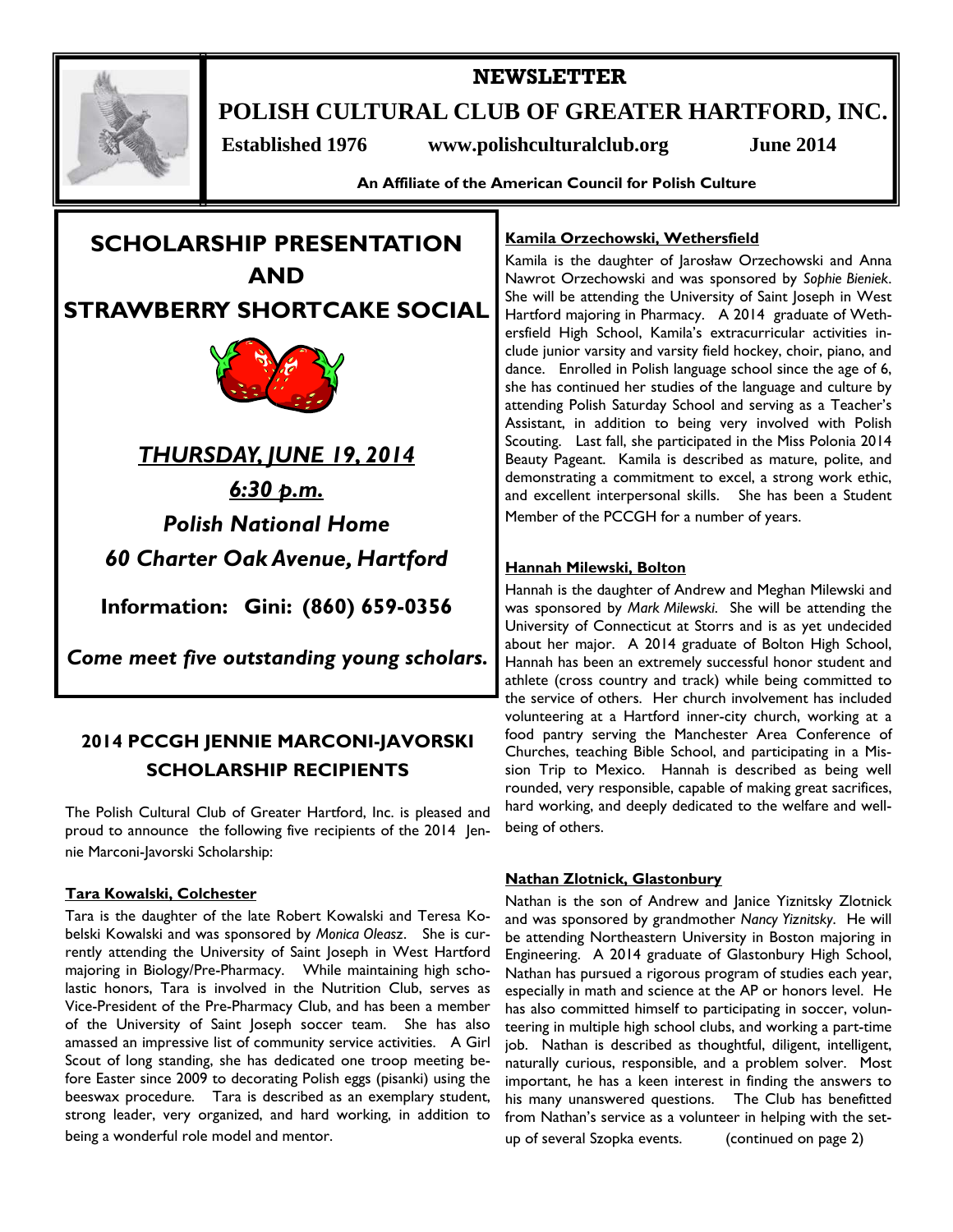

# *Page 2* **NEWSLETTER**

## **CO-PRESIDENTS' MESSAGE**

Greetings! The Polish Cultural Club of Greater Hartford used 2012-2013 as an experiment in making offerings to Club members a little richer. Since it was difficult to find a person who would take on the single role of president, Cliff Archie and Anna-Mae Maglaty decided to serve in a cooperative co-presidency. This new leadership structure enabled them to spread their wings in meeting the Club's mission of preserving and promoting the history, culture, and customs of Poland.

Once again, the annual Szopka Festival fulfilled its mission to share Polish crafts, foods, and entertainment with the general public. Many young people submitted original creations of Cracovian mangers, and these magnificent works of art were viewed and appreciated by guests from far and wide.

For the 35th Anniversary celebration of the Club's founding, musician, Gary Sredzienski, made use of many accordions to review aspects of Poland's history and colorful music and enchant the audience with toe-tapping rhythms.

Continuing along the line of celebrating the richness of music, a majestic and splendid piano concert was held marking the birth of Frederic Chopin.

Looking forward, the co-presidents have decided to feature a fall program with master storyteller, Staś Radosz, of the Polish Center of Discovery and Learning in Chicopee, MA. He will offer selections of Polish folklore with an emphasis for children. There is also a possibility of having Suzanne Strempek Shea speak about her latest book, This is Paradise, which highlights the power of a mother's love.

In support of other Polish organizations, the PCCGH aided in the restoration of Hartford's Polish National Home. In addition, it assisted in the completion of the Kosciuszko Squadron Exhibit at the New England Air Museum. The Club also takes pride in assisting with contributions to enable the establishment of the first Endowed Chair of Polish–American Studies at Central CT State University.

Yes, the presence of co-presidents was sometimes a challenge, but it worked! The stature of the position was enhanced, and many more benefits were made possible for the members.

Clifford Archie and Anna-Mae Maglaty

Co-Presidents, Polish Cultural Club of Greater Hartford, Inc.  $-$ 

#### **WADSWORTH ATHENEUM ADMISSION**

Please keep in mind that you may visit the Wadsworth Atheneum free of charge by mentioning at Admissions that you are a member of the Polish Cultural Club of Greater Hartford. The Club holds Corporate Membership status at the Museum.

### **JENNIE MARCONI-JAVORSKI SCHOLARSHIP**

**RECIPIENTS (continued from page 1)**

#### **Peter Zujko, West Hartford**

Peter is the son of Adam Zujko and Anna Kozakiewicz Zujko and was sponsored by *Krystyna Farley*. He will be attending Rochester Institute of Technology in Rochester, New York majoring in Engineering/Robotics. A 2014 graduate of Conard High School, Peter has enjoyed high scholastic honors and extra-curricular activities of Robotics, Table Tennis Club, Astronomy, Computer, and Engineering Club. He has been described as a quiet and reflective student who passionately engages in activities related to engineering and mathematics and expresses a particular flair for experimentation and innovation. Peter has huge potential and the makings of a wellrounded scientist or engineer.

# **SS. CYRIL AND METHODIUS CHURCH LADIES GUILD CELEBRATES THEIR 75TH ANNIVERSARY**

The Ladies Guild of SS. Cyril and Methodius Church celebrated the 75th anniversary of its founding on Sunday, June 8, 2014 with Mass followed by a gala dinner at the Polish National Home. A new banner was unveiled for the occasion. Designed and con-

structed by Virginia Pudlo and embroidered by Frances Pudlo, both members of the Ladies Guild and the PCCGH, the banner was dedicated to the memory of Irene Dylag, former President of the Ladies Guild and a longtime member and supporter of the PCCGH. Congratulations to the Ladies Guild for its many years of incomparable service to the Parish community and Polonia at large, and best wishes in all of its future endeavors.



## **NEWSLETTER STAFF Editor: Frances Pudlo (francespudlo@att.net) Assistant Editor: Anna-Mae Maglaty Staff: Carol Bogon Phelan, Nancy Yiznitsky**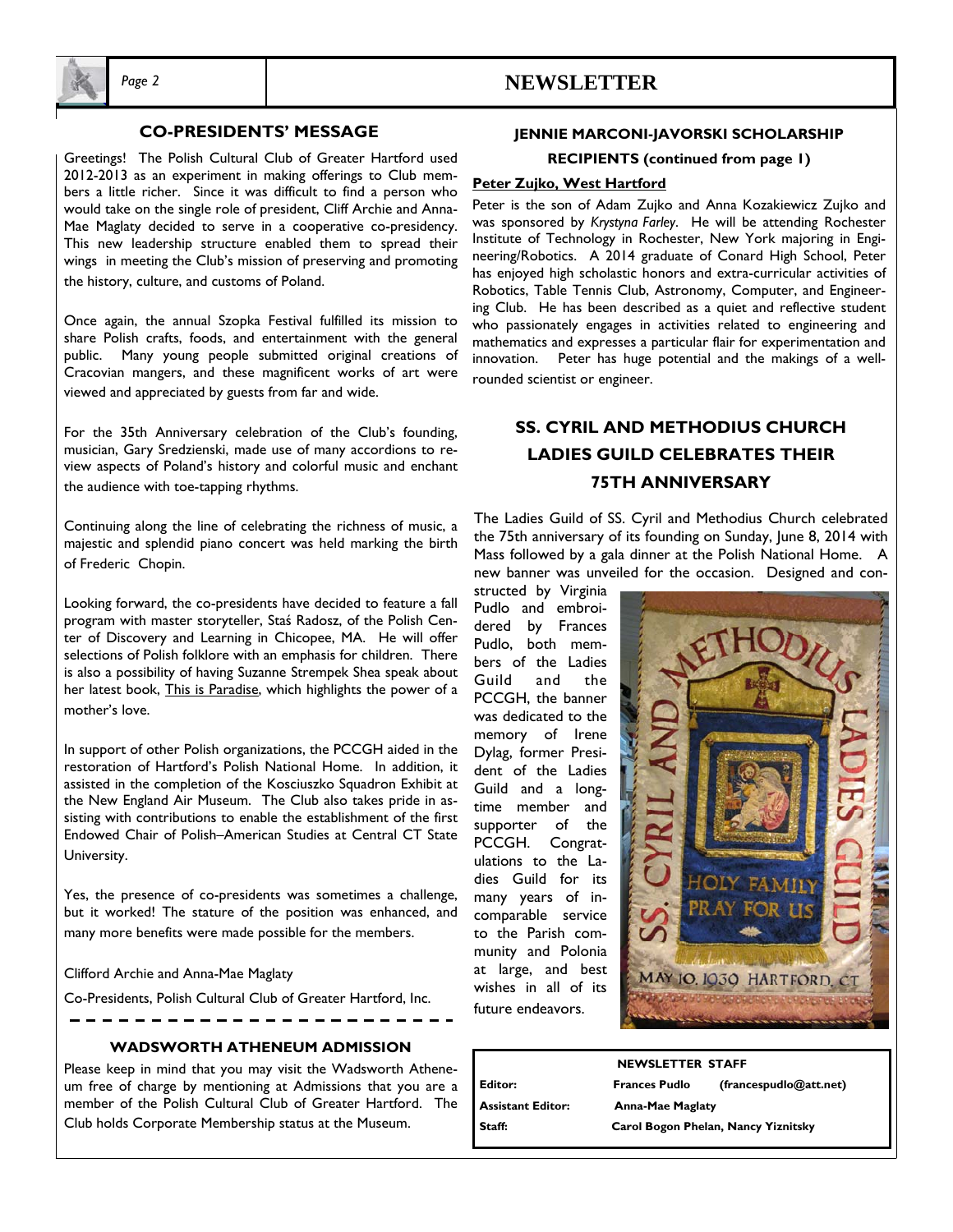# **Polish Cultural Club of Greater Hartford, Inc.** *Page 3*

# **DID YOU KNOW . . . . that Amber is also known as "Polish Gold?"**

Amber is a fossil resin derived from extinct coniferous trees which once grew on what is today the bottom of the Baltic Sea. Poland remains the world's most important center for amber products, and Gdańsk has always been the world's amber capital. Amber is found on Baltic Sea beaches and is excavated in amber mines. Experts consider Polish amber to be the most beautiful, and its popularity is a result of reasonable prices and the excellent quality of the articles made from it.



Amber's uniqueness was discovered long ago: the Greeks named it electron due to its power and magical properties. The Romans traveled throughout the whole of

Europe to acquire it. The famous Amber Route ran from the Baltic Sea through Silesia, modern-day Hungary, and into the Roman Empire. Amber was also very important in the history of Poland. It was treasured as a gem for making art objects, jewelry, and amulets for warding off evil spirits. At one time, amber was so precious that it was available only to nobility.

Because amber is made up of the fossilized sap from conifers, it sometimes may contain a plant part, trapped insect or other long-extinct creature, fossil leaves, drops of water, or grains of sand. There are more than four hundred shades of amber — usually yellow, sometimes brown, milky or red, reddish, black, and more rarely green or blue. The most "en vogue" is the color cognac. Amber is always beautiful when it catches the rays of the sun, and it is also fashionable to put several colors together or to combine amber with silver elements. Gdańsk citizens have specialized in amber products down through the centuries, manufacturing strings of beads, pendants, earrings, clips, rings, and sometimes signets. Amber is also processed in Warsaw and Kraków, where items can be found from the traditional to sophisticated silver/amber jewelry.

Apart from the indisputable beauty of its color, amber is also purported to have a positive influence on the human body. The always warm-to-the-touch amber gem, which possesses electrostatic properties, was for centuries, and continues to be, utilized for healing purposes. This unusual great power of amber is embedded in its ability to produce negative ions that affects man by easing pain, activating the healing process, and providing protection from harmful radiation. Amber is also a powerful chakra cleanser and healer. At a physical level, it imbues the body with vitality and has the power to draw disease out of the body. By absorbing pain and negative energy, amber allows the body to rebalance and heal itself. It also alleviates stress. Amber strengthens memory and intellect and helps with emotional calming and centering. It is an excellent grounding crystal and transmutes negative energy to positive. Amber radiates a warm and bright energy and gives one the energy of the stone all day long. Amber draws disease out of afflicted areas and neutralizes negative energy allowing the body to heal itself. Wearing Baltic amber close to the skin is a traditional European remedy for teething babies. A natural analgesic, amber will help calm a baby without resorting to drugs. Used for centuries in Europe, amber's natural anti-inflammatory and pain relieving properties are perfect for this purpose. As amber warms against the skin, it releases its therapeutic properties safely and naturally.

Source: Poland and Warsaw, Tadeusz Jędrysiak, Warsaw, 2007 and www.amber-teething-necklaces.com

### **LAST CALL FOR ACPC RAFFLE TICKET RETURNS**

For members who have not purchased their raffle tickets included with the March Newsletter, there is still time to meet the deadline of June 30. Please make your check payable to "PCCGH" and send it and the ticket stubs to Pat Archie, 219 Arnold Drive, East Hartford, CT 06108. Raffle tickets will be sold at the June 19 Scholarship program. Remember, our Club receives 10% of total sales, and there have been several lucky winners from the Club. Information: Pat at (860) 289-8583.

**MEMBERSHIP NEWS** 

**GET WELL WISHES** are extended to:  **Michael Rogalsky** 

 **Nancy Yiznitsky** 



**HEARTFELT SYMPATHY** is extended to the families of:

 **Elizabeth (Betty) Kocol** and

**Ruth Ziolkowski**, widow of Korczak Ziolkowski renowned sculptor of the Crazy Horse Memorial in South Dakota.